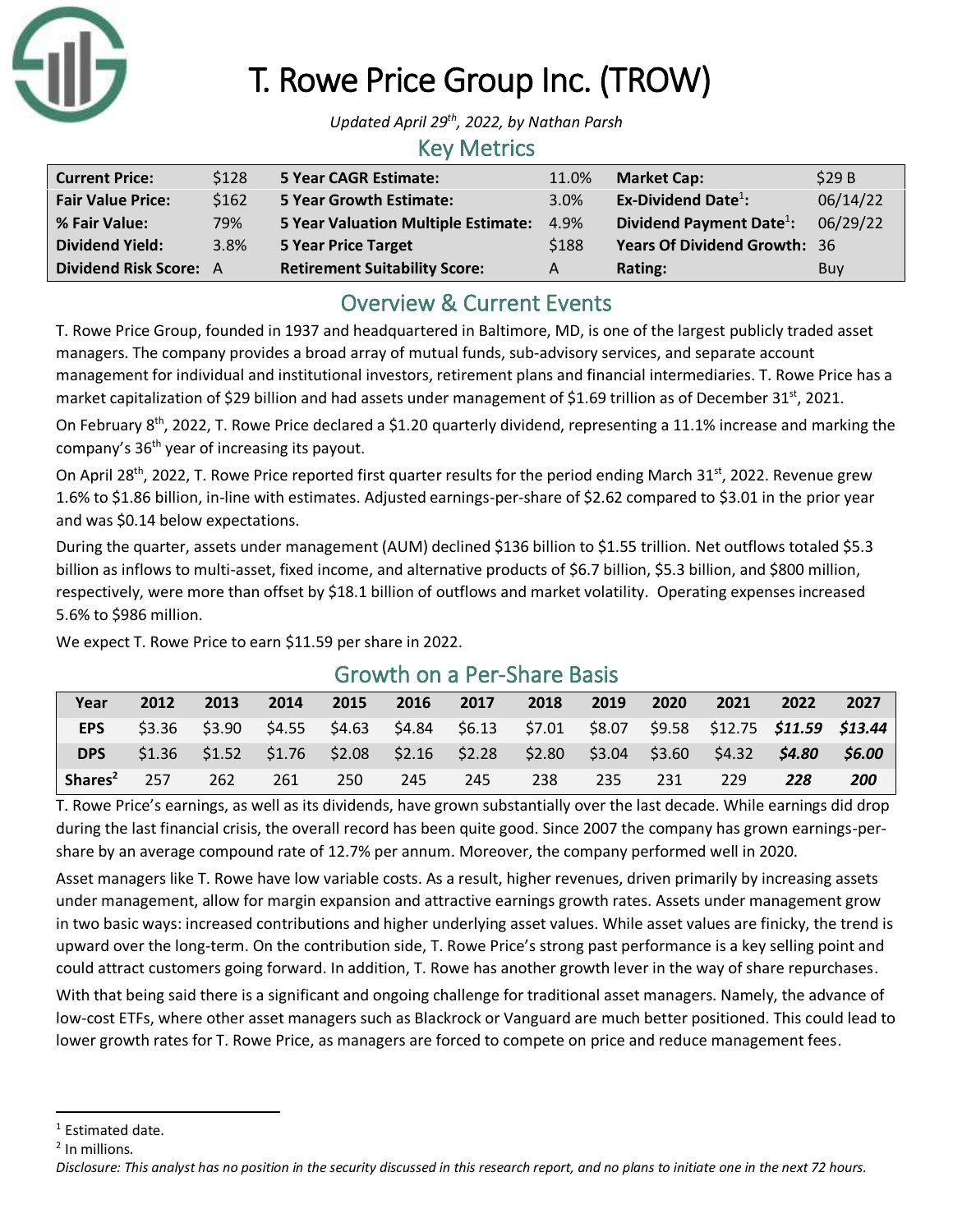

# T. Rowe Price Group Inc. (TROW)

#### *Updated April 29 th , 2022, by Nathan Parsh*

Taking the company's strong history and solid financial position paired against a challenging industry, we are forecasting 3% growth over the next five years.

### Valuation Analysis

| Year                           | 2012 | 2013    | 2014 | 2015      | 2016 | 2017              | 2018 | 2019    | 2020 | 2021 | <b>Now</b> | 2027 |
|--------------------------------|------|---------|------|-----------|------|-------------------|------|---------|------|------|------------|------|
| Avg. $P/E$ 18.5 19.3 17.9 16.7 |      |         |      |           | 14.7 | $\overline{13.1}$ | 15.6 | $-12.4$ | 12.8 | 14.5 | 11.0       | 14.0 |
| <b>Avg. Yld.</b> 2.2%          |      | $2.0\%$ |      | 2.2% 2.7% | 3.0% | 2.8%              | 2.6% | $2.8\%$ | 2.8% | 2.3% | 3.8%       | 3.2% |

Shares of T. Rowe have declined \$19, or 12.9%, since our January  $27^{th}$ , 2022 update. The stock has traded hands with an average P/E ratio of about 16 times earnings in the last decade. We believe 14 times earnings is a reasonable starting point, taking into consideration an excellent balance sheet paired with moderate growth potential. With shares trading at 11 times earnings, this implies a valuation tailwind. Valuation could add 4.9% to annual returns through 2027.

## Safety, Quality, Competitive Advantage, & Recession Resiliency

| Year              |  | 2012 2013 2014 2015 2016 2017 2018 2019 2020 2021 2022 2027 |  |  |  |  |     |
|-------------------|--|-------------------------------------------------------------|--|--|--|--|-----|
| <b>Payout</b> 40% |  | 39% 39% 45% 45% 37% 40% 38% 38% 34% <b>41%</b>              |  |  |  |  | 45% |

While T. Rowe has put together a solid record, asset managers do not tend to have a large competitive advantage. Fund performance and general customer stickiness help – once you invest with a company you tend to stay invested, and the benefits of switching are unknown. However, the "race to the bottom" as it relates to fees has been and will continue to be an important and ongoing challenge in the industry.

During the Great Recession T. Rowe posted earnings-per-share of \$2.40, \$1.82, \$1.65, and \$2.53 in the 2007 through 2010 stretch. This is instructive, as it shows both the cyclical nature in lesser times along with the ability to bounce back.

Also notable is the company's exceptionally clean balance sheet. As of the most recent quarter T. Rowe held \$2.0 billion in cash and \$12.3 billion in total assets against \$3.5 billion in total liabilities and zero long-term debt.

# Final Thoughts & Recommendation

T. Rowe Price is projected to return 11% annually through 2027, up from our prior estimate of 10.6%. This forecast stems from a 3% earnings growth rate, 3.8% dividend yield, and a mid-single-digit contribution from multiple expansion. T. Rowe Price has been a great business, with strong operating metrics for many years. That being said, the focus on lower fees will continue to be a headwind for the industry. Shares earn a buy rating.



# Total Return Breakdown by Year

#### [Click here to rate and review this research report. Your feedback is important to us.](https://suredividend.typeform.com/to/S0SIkB)

*Disclosure: This analyst has no position in the security discussed in this research report, and no plans to initiate one in the next 72 hours.*